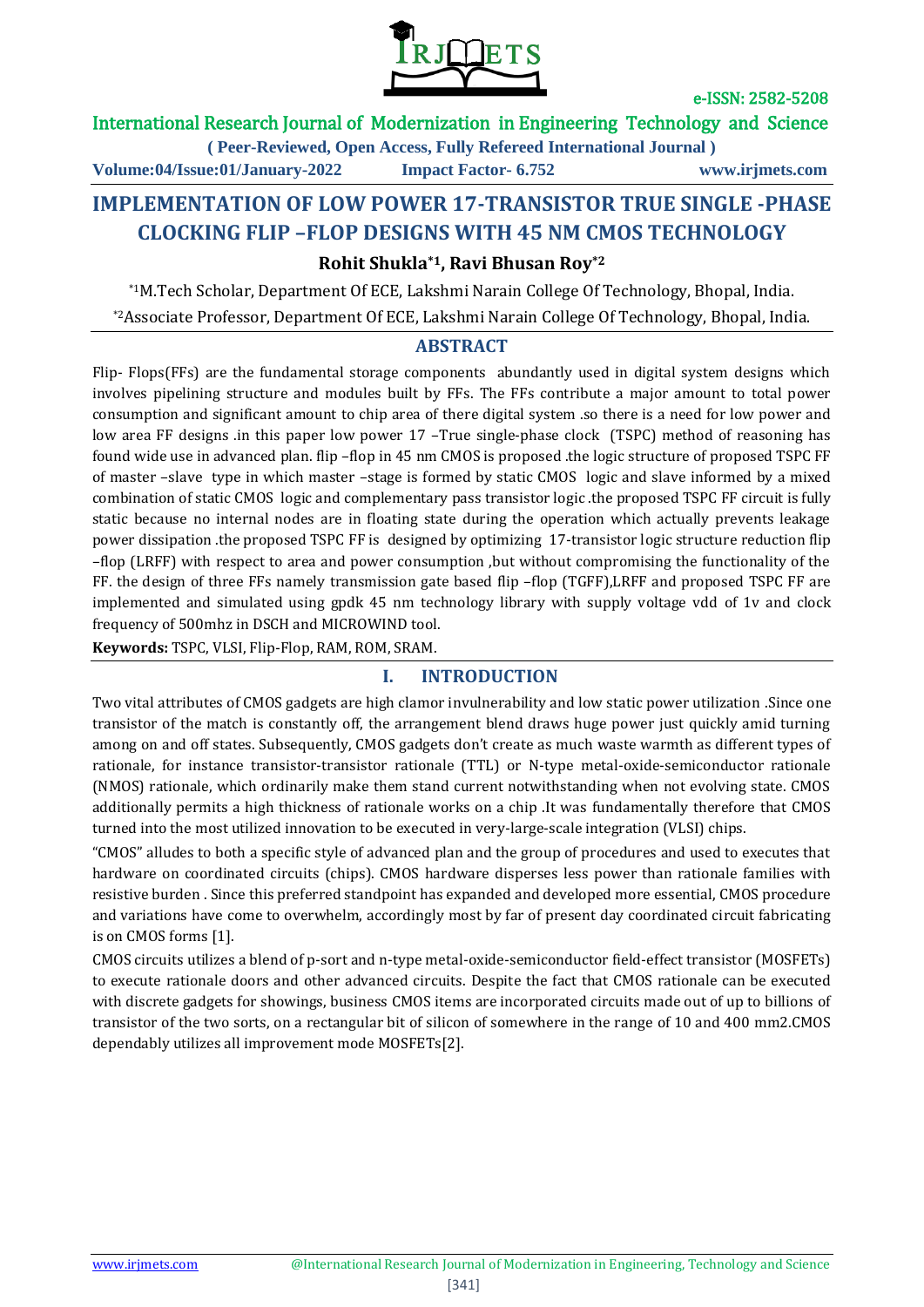

# International Research Journal of Modernization in Engineering Technology and Science

**( Peer-Reviewed, Open Access, Fully Refereed International Journal )**

**Volume:04/Issue:01/January-2022 Impact Factor- 6.752 www.irjmets.com**



Figure 1: A traditional (simple) flip-flop circuit

Flip-flop are the fundamental storage elements in digital system design which are used to implement pipelining structure more than 50% of random logic power in a chip of soc is consumed by their inessential transition of internal nodes when the output and the input are in the similar state various low power techniques have been discussed ,but all of them bear transistor –count strafe ,salient to an increase in size which is too expensive .the conventional TGFF has two clock buffers inverters which coherent use power in every clock cycle further activity of low data activity to reshuffle these clock buffers we recognize a topology of differential master –slave .since the evolution of internet of things (IoT) and wearable devices are increasingly the requirement for ultra – low power circulation SOC chip is rising as well. The most optimum path to decrease power is to reduce the voltage so the scruting of circuit operation in near threshold & sub-threshold voltage have been introduced and dissertate widely .design of digital circuit mostly assign extensive flip-flop for buffering of data or pipelining ,and the circuit capacity of FF design expansively possesses the overall consumption of power and chip area. The proposed design 17- transistor is optimizing of 18-transistor TSPC FF.

This paper represents a new flip –flop definite to as true single –phase clocking flip-flop (TSPCFF) that fulfill the need above ;it is static fully contention –free and uses clocking of single –phase. the device count is almost same as a TGFF with layout size rises that equal to a single poly-pitch increase in 45nm technology. An external advantage of the TSPC topology is that it clarify the "hold –time way" collate to a regular TGFF.

True Single Phase Clock(TSPC) is a general unique flip-flop that works at fast and expends low power .The capacity of a clocked storage component is to catch the data at a specific minute in time and protect it as long as it is required by the advanced framework. computing of near threshold obligation dramatic improvements in every capacity . for many CMOS design s the consumption of energy reaches an minimum in the NTV(near threshold voltage ) regime that is of the series of magnitude reformation over super threshold operation .however degradation of frequency due to voltage scaling may be permitted across all performance constrained or single –threshold applications enabling digital design to serve a over a large voltage range is way to obtain the bonzer energy efficiency while good varying application execution demands to tap the full latent feasible of NTC multilayered co-optimization reaches that cross cut devices ,architecture ,design ,circuit methodology and tool flows and connect with techniques of fine –grain power management are compulsory to realize NTC circuit and scaled CMOS process nodes .

#### **TRUE SINGLE PHASE CLOCK ARCHITECTURE**

Most integrated circuits (ICs) of satisfactory unconventionally use a clock signal with the true objective to synchronize various pieces of the circuit cycling at a rate slower than the most negative situation inside delays . on occasion, more than one clock cycle is required to play out a for seen movement .as ICs end up being more incredible the issue of giving careful and synchronized clocks to all of the circuits ends up being continuously irksome .the extraordinary instance of such complex chips is the microchip ,the central piece of present day PCs ,which relies upon a clock from a valuable stone oscillator .the principle uncommon cases are non simultaneous circuits ,for instance ,offbeat CPUs .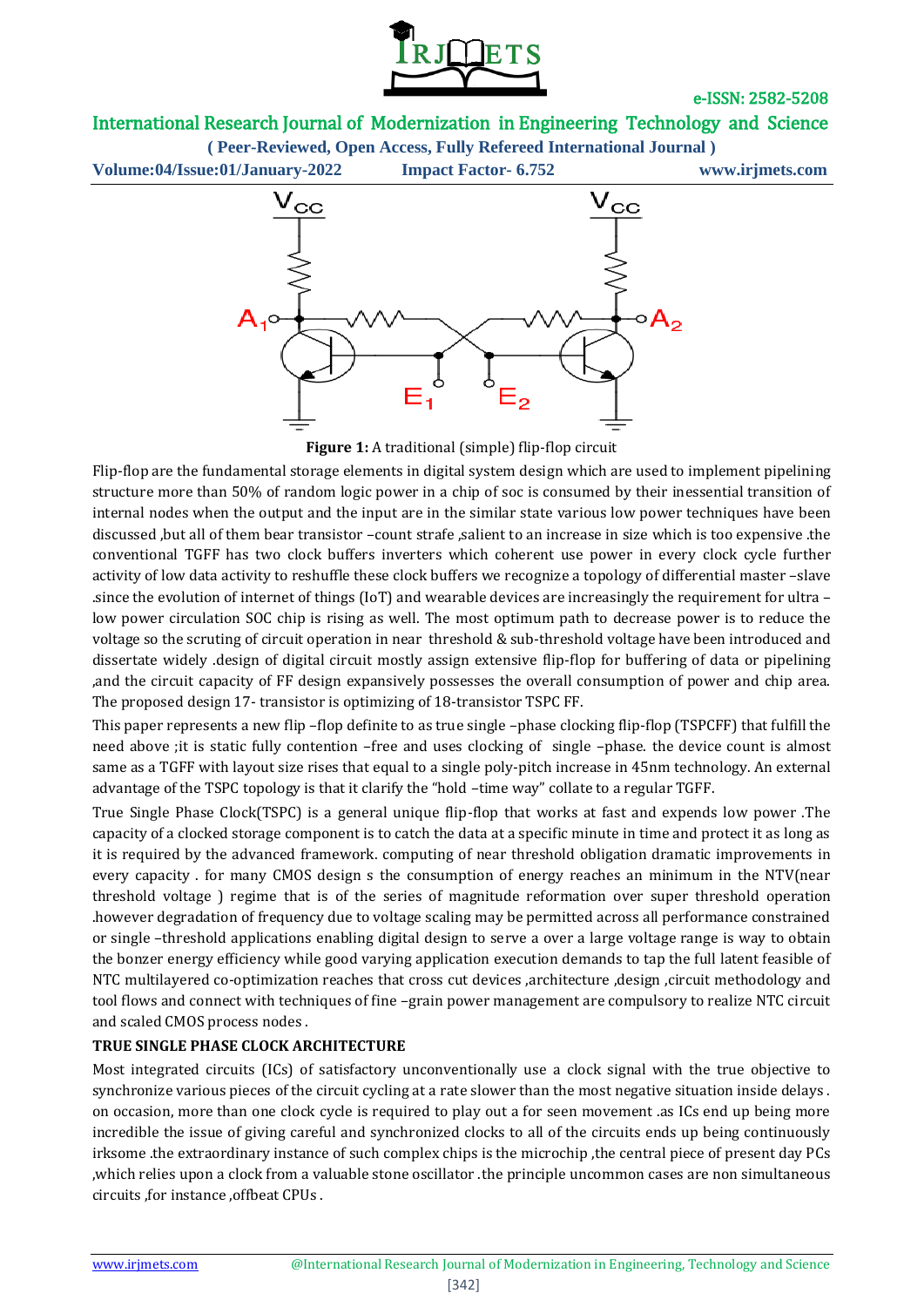

# International Research Journal of Modernization in Engineering Technology and Science

**( Peer-Reviewed, Open Access, Fully Refereed International Journal ) Volume:04/Issue:01/January-2022 Impact Factor- 6.752 www.irjmets.com**



**Figure 2:** Block diagram of FIFO with storage

In figure 2 a long fall-through time in long FIFO the designing ought to never again more the data words through all memory territories .the issue is comprehended by an indirect FIFO thought ,the memory address of the moving toward data is in the create pointer .the area of the primary data is in the create pointer .the area of the primary data word in the FIFO that will be examined out is in the scrutinized pointer .after reset ,the two pointers show a comparable memory region .after each make task the make pointer is set to the following memory territory

Step 1- Firstly make design in DSCH software using available component then make connection between them as per requirement .

Step 2-Now press run simulation and see output in terms of LED glow or not ,if input and clock is on and glow then designed circuit give proper output otherwise there are some error in circuit.

Step 3-Now save this design and make Verilog file, then a Verilog file will be generated automatic.

Step 4-Open Microwind software and compile verilog file. then generate CMOS layout .now calculate parameters and compare result

This design proposes 17-transistor SPC (17TSPC) ,a SPC FF with only 17-transistors(the lowest reported for a fully static contention –free SPC FF) with novel master –slave fig.3.simulation results shows TCFF internal node voltage at (a) VDD=1.2v and (b) VDD=0.6v when D rising at CK=0, topology with a simplified topology ,it delivers a 20% reduction in cell area compared in 45-nm CMOS along with a TGFF .This proves EDA compatibility and demonstrates circuits and system-level benefits. The design was first simulated then experimentally validated at  $0.7v$  25  $\textdegree c$ , at various data activity rate (a) showing that the proposed 17TSPC achieves reductions of 68% and 73% in overall( $P_a=10\%$ ) and clock dynamic power( $P_a=10\%$ ), respectively ,and 27% lower leakage compared to TGFF .furthermore ,unlike TCFF the measurement indicate superior 17 TSPC in performance.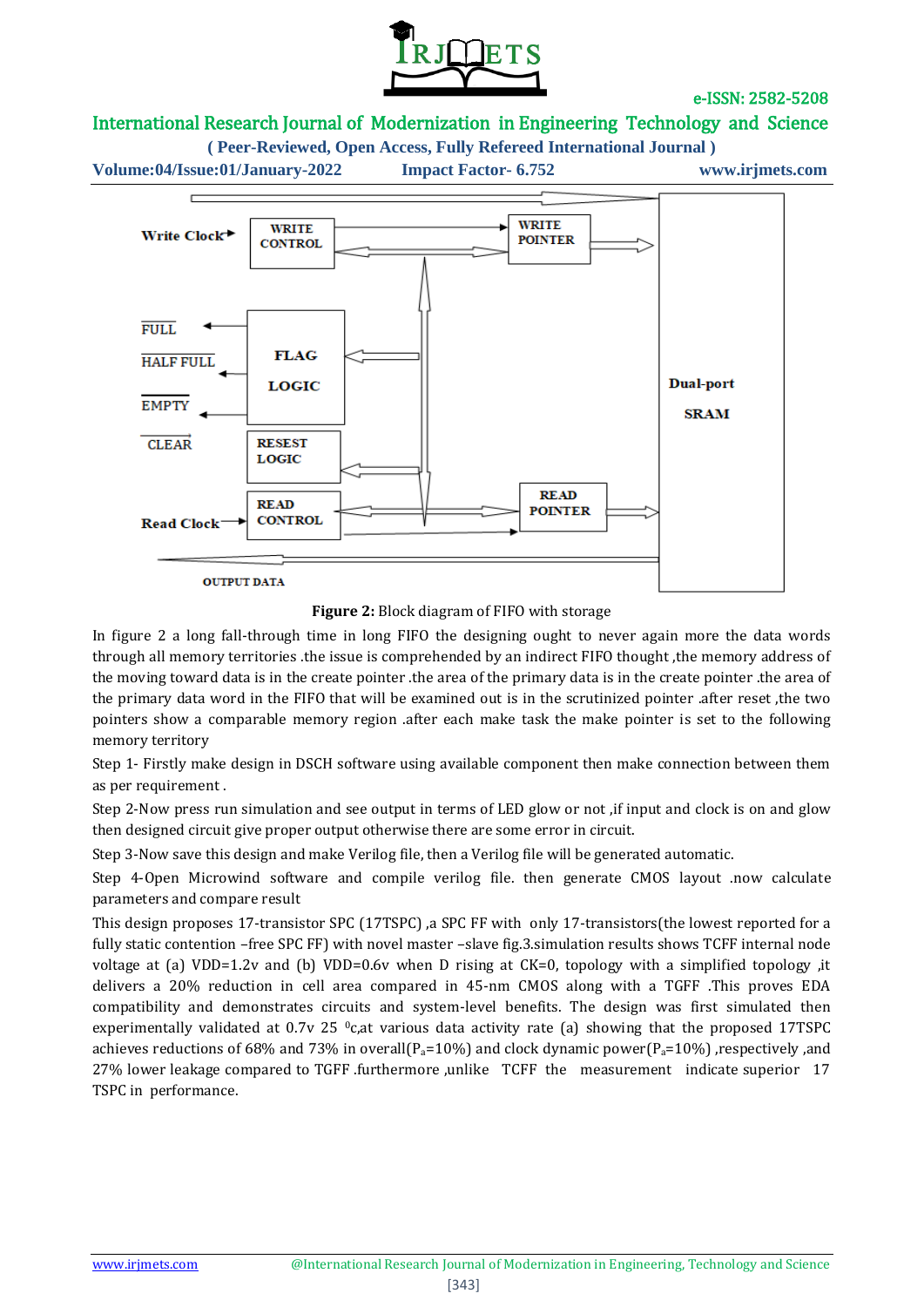

# International Research Journal of Modernization in Engineering Technology and Science



**Figure 3:** Flow Chart

The proposed design is compared with the other two static FF designs .the TGFF and the S2CFF.note that a TSPC based FF design using 17 –transistors is proposed in .

#### **SIMULATION AND RESULT**

The simulation studies involve the deterministic TSPC circuit as shown in fig.4 the proposed TSPC implemented with DSCH-Microwind software.



**Figure 4:** working of true single –phase clock flip-flop

however figure 4 showing design of transistor single phase clocked AND gate PMOS and NMOS components are using design this circuit to clock result when clk=1 d=1 then output =1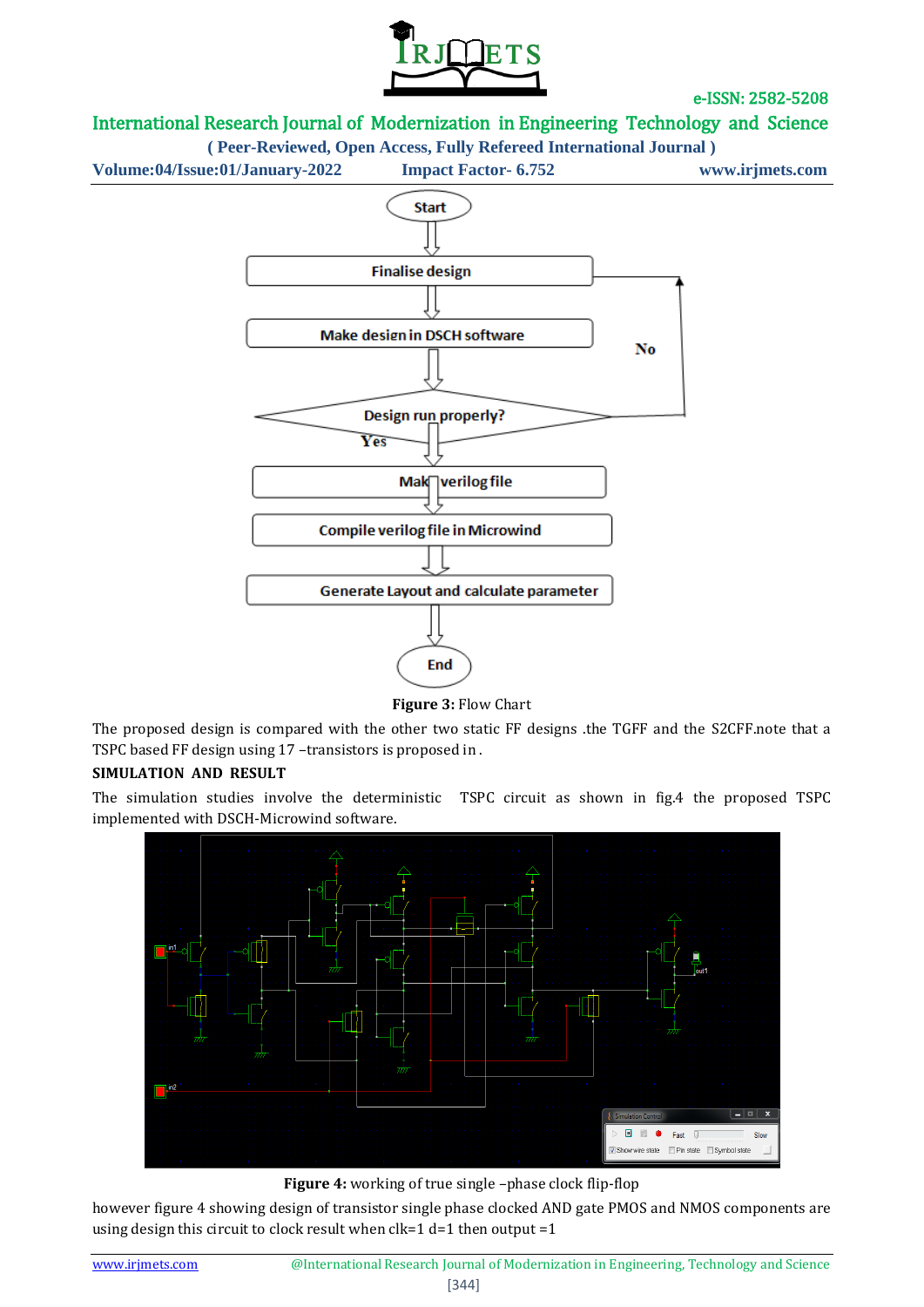



**Figure 5:** Proposed TSPC design circuit layout

Figure 5 presentation CMOS layout design of TGFF it includes various metal, PMOS, NMOS and contact points. **Table 2:** Simulation parameter of proposed TSPC

| Sr.No | Parameters               | Value          |
|-------|--------------------------|----------------|
|       | Area                     | $374.0 \mu m2$ |
|       | Power                    | $3.38 \mu w$   |
| 3     | Delay                    | 5ns            |
| 4     | Power Delay Product(PDP) | 625.28         |
|       | Rise time                | 0.025ns        |
| 6     | Fall time                | 0.025ns        |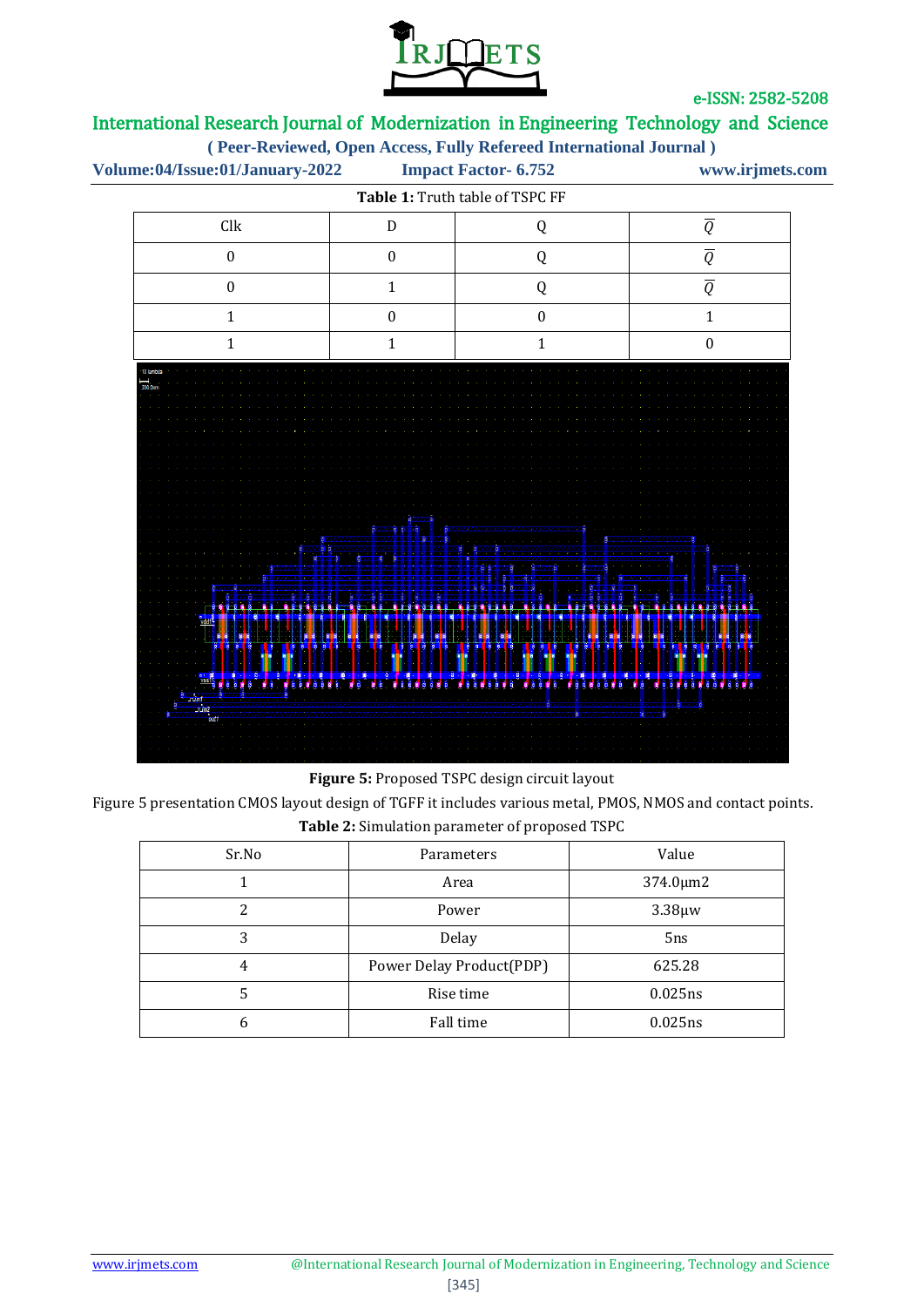

# International Research Journal of Modernization in Engineering Technology and Science

**( Peer-Reviewed, Open Access, Fully Refereed International Journal )**





**Figure 6:** Delay plot of previous vs proposed design



**Figure 7:** Area plot of previous vs proposed design

Therefore to see all simulated result and parameter values ,it is observed that proposed design performance is better than previous design. Improvement in parameters reduce transmission time and latency .the implementation and simulation of the proposed design is done over DSCH –MICROWIND software .the DSCH software has various menu and help bar ,where different gates supply ground etc are available , Microwind software also has the function which converts DSCH design into Verilog files and layout diagram .

# **II. CONCLUSION**

This paper present a new flip –flop referred to as static single –phase contention –free flip-flop SPC FF with lowest reported number of transistors(17), demonstrating cell area reduction with respect to the conventional TGFF. Although penalty is observed ,thanks to low-power and uses single –phase clocking TGFF with layout size increase that corresponds to a one poly-pitch increase in 45nm technology .in order to achieve reliable energy –efficient operation across a wide operating voltage range a , single –phase clocking which avoids toggling of internal clock inverters and the corresponding power penalty .A brief summary of the proposed 17TSPC and comparison with prior works is presented .therefore the proposed 17TSPC has better power characteristics than the previous.